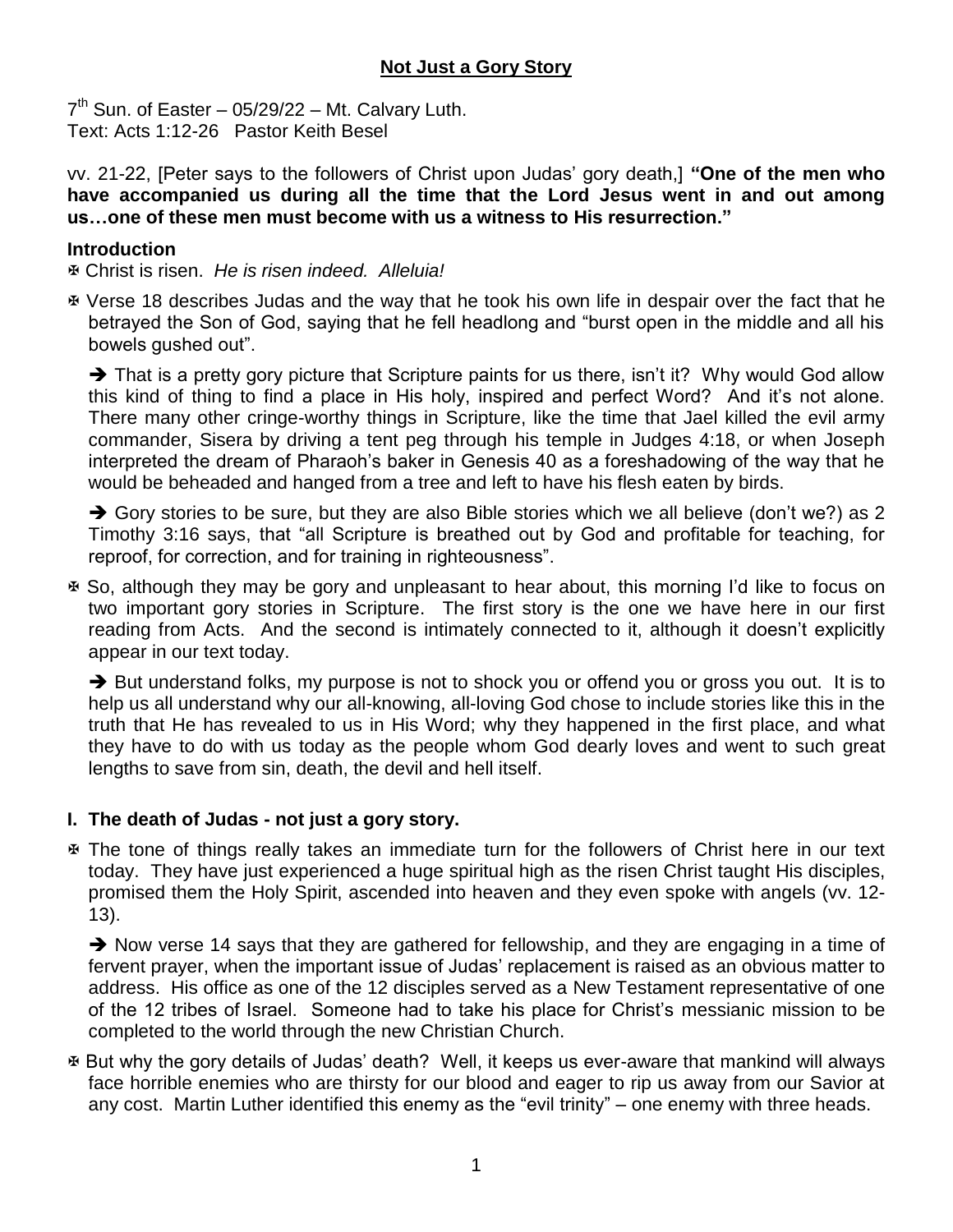$\rightarrow$  The first part of the "evil trinity" is Satan: the ultimate insidious instigator behind the traitorous actions of Judas. Luke 22:3 tells us that "Satan entered into Judas", making Judas the human enemy; the willing instrument of Jesus' archenemy, the devil himself.

The second head of the "evil trinity" is sin. 1 John 3:8 tells us that "the devil has been sinning from the beginning". He who tempted Judas to sin was the one who brought sin into the world in the first place and he continues to wreak destruction against God and His creation, as 1 John 3:8 also says, "whoever makes a practice of sinning is of the devil". So, the equation is simple: if you sin, you have connected yourself to Satan.

 $\rightarrow$  So #1 is Satan, #2 is sin and the third part of the evil trinity is death. Romans 6:23 finishes off the equation by showing us the outcome of our sinful connection to Satan. It says "the wages of sin is death". Once sin entered the world, death soon followed as we see Adam and Eve's son Cain slaughter his brother Abel. Throughout the pages of Scripture there are gruesome examples of wholesale death brought about because of man's sinful nature and his submission to the devil's schemes. We see it in the flood, at Sodom and Gomorrah and on and on. You can't make death look pretty or okay. It is ours and God's ultimate enemy. This is why Judas' death is portrayed in gory terms.

- But there is one more component to this three-headed enemy of Satan, sin, and death. It is the reality of the final judgement and penalty, the place we call hell. Tragically, Judas suffered not only a horrible physical death but he also met the most horrific fate imaginable: eternal death and separation from God in hell, with its unthinkable spiritual and physical sufferings. Mark 9:48 describes it as the place "where their worm does not die and the fire is not quenched". Jesus Himself refers to Judas as "the son of destruction" in John 17:12 and confirms there that Judas "has been lost" forever. So yes, the very real place called hell serves as a sober warning against sin for all of us, even today. Many work hard to avoid thinking of or talking about hell, but friends we cannot deny or avoid that it is taught in the Bible.
- So, you see, this story of Judas' horrible death snaps us out of any false, fairy-tale view of life we might have. It is necessary and important for our salvation to be reminded that these same enemies work every day to wreak havoc in our world, the church, and our own lives.

 $\rightarrow$  As far as this world, "history shows how great and powerful the devil's kingdom is" (AP II 49). Examples of Satan's work are more than we could ever count.

 $\rightarrow$  In the Church, even as we rejoice to see how God quides His newborn Church in the New Testament, we also see in the pages of Scripture, as well as the Church today, abundant illustrations of Satan hard at work to undermine God's life-giving mission through and among His people.

 $\rightarrow$  And for each one of us in our own lives the words of 1 Peter 5:8 serve as a most important warning, "Be sober-minded; be watchful. Your adversary the devil prowls around like a roaring lion, seeking someone to devour". That places before us all quite the "gory" picture of Satan's desire to rip us all to shreds and gulp us down!

## **II. The death of Jesus - a gory yet glorious story.**

 $\overline{x}$  I think we do ourselves a disservice sometimes by the way that we talk about Jesus' suffering, crucifixion and death only as a glorious saving event, for if you pay attention to the details, it is also one of the goriest stories in all of Scripture.

 $\rightarrow$  Now some may think it is inappropriate – even heretical – to "compare" Judas' and Jesus' gory deaths together. But the truth is that they have a number of things in common. And these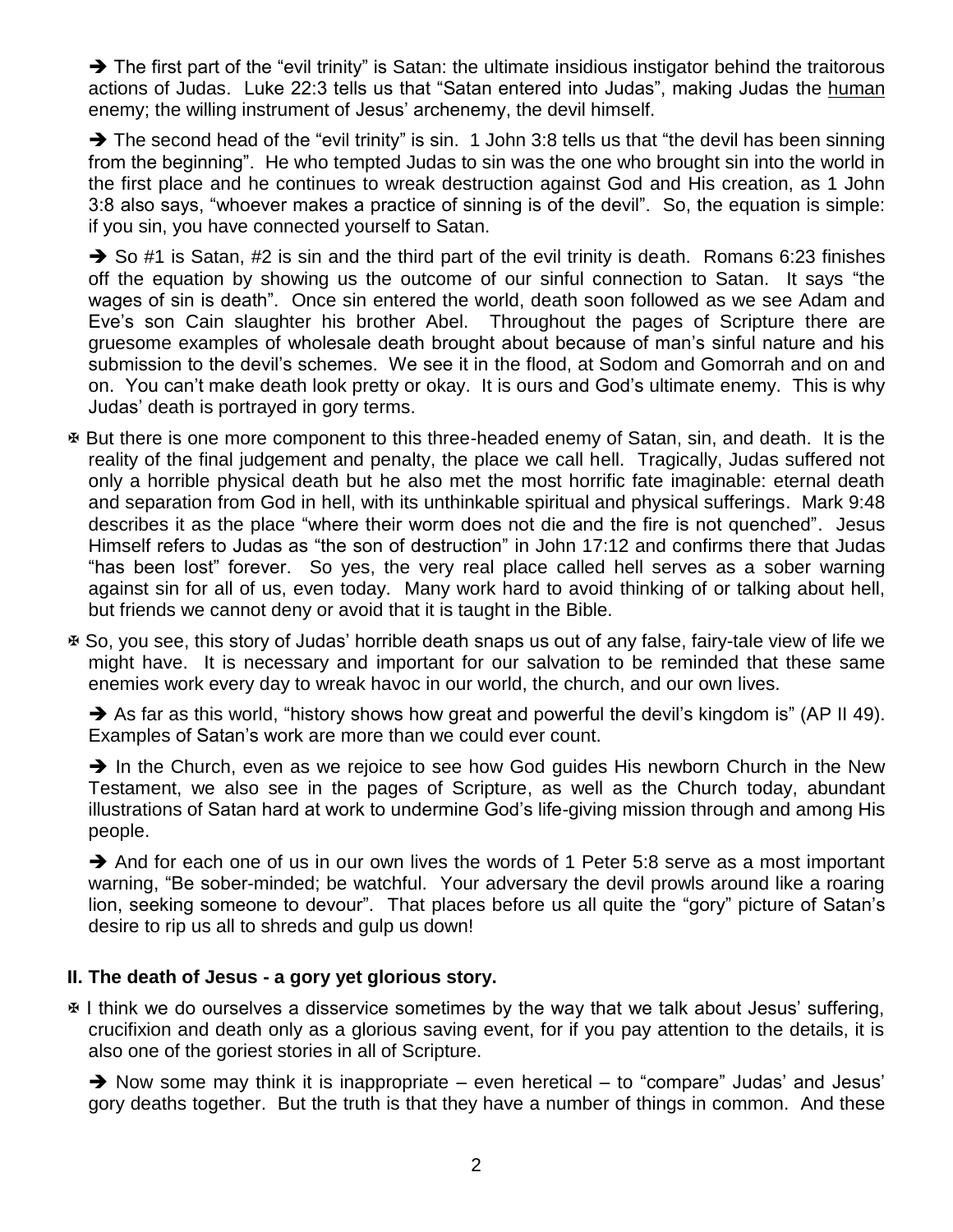features of commonality actually gives us a handle for seeing how utterly and completely different these two deaths are in their nature, their purpose, and what they mean for us today.

 To begin, where we end with each of these is quite different. Where the death of Judas frightens and horrifies us, the death of Jesus gives us ultimate comfort, consolation, and salvation.

 $\rightarrow$  Yet it's interesting as we start with what is common between them that both Jesus and Judas died on a tree. Matthew 27:5 tells us that Judas hung himself in a field – presumably from a tree, while today's text in Acts gives us the rest of the "gory story" after the rope gave way and his body fell. Acts 5:30 tells us that Jesus was "hung...on a tree" which we know of course was a cross.

- BUT the tree on which Judas died by his own hand is nothing more than a tree of death. It serves as a symbol of hopelessness and guilt and despair while the tree on which Jesus died has become a tree of life for all who look to Him to be saved. His is actually a glorious tree for all who believe, just as that very bad Friday on which Jesus suffered and died is now celebrated by us as Good Friday.

 $\rightarrow$  Another point of commonality is that both Jesus and Judas died gory, bloody deaths. In the case of Judas, verse 18 says that "falling headlong he burst open in the middle and all his bowels gushed out". It was for this reason, and because of the "blood money" that Judas received because he agreed to betray Jesus that the Jewish leaders had to come up with a use for the 30 coins that Judas threw back at them in the temple. So they purchased a piece of ground to bury not only Judas, but the poor as well and they named it "Field of Blood."

- BUT Judas' gory death simply makes us want to "turn away" in sadness, revulsion and disgust, while the blood spilled out by Jesus, according to 1 John 1:7 "cleanses us from all sin". Hebrews 9:22 also says that "without the shedding of blood there is no forgiveness of sins". So rather than turning our eyes away from the cross, we fix our eyes upon it as the means for our salvation. We even rejoice to receive of His precious blood along with His body in, with, and under bread and wine for our forgiveness, strength and salvation today and forever.

 Another one, both Jesus and Judas died gory deaths in fulfillment of Scripture. Though we may never fully understand these mysteries, Peter says in verse 16 that "the Scripture had to be fulfilled, which the Holy Spirit spoke beforehand by the mouth of David concerning Judas".

- BUT we also believe and confess with great joy and thanksgiving in the Nicene Creed that Jesus lived, suffered, was crucified, buried, rose again, and ascended into heaven for us "according to the Scriptures". So, if the death of Judas is "not just a gory story," how much more is this true of the death of Jesus, whose gory story is truly a glorious story for us who follow Paul by preaching "Christ crucified, a stumbling block to Jews and folly to Gentiles" (1 Cor. 1:23). 1 Corinthians 2:7-8 says that Jesus' crucifixion was decreed by God "before the ages for our glory". His bloody sacrifice is the ultimate fulfillment of all Old Testament prophecies, including the thousands of bloody sacrifices in the Old Testament.

 Finally, both Jesus and Judas were abandoned, forsaken, and deserted in their deaths. Peter quotes Psalm 69:5 in verse 20 of our text as a prophecy pointing to Judas' death: "May his camp become desolate, and let there be no one to dwell in it". Because he turned his back on Jesus, Judas, like all those who die without true repentance and faith ended up utterly alone, and tragically will face eternity separated from God.

- BUT while Jesus was abandoned and forsaken as He hung on the tree – both by His disciples, but more importantly by His own Father (Mk. 15:34), His being left alone now serves as a source of infinite comfort for us. Why? It's because Jesus was forsaken by His Father in our place, as He took our sin upon Himself so that we now have God's absolute promise that He will never leave us nor forsake us (Heb. 13:5; Rom. 8:31–39).